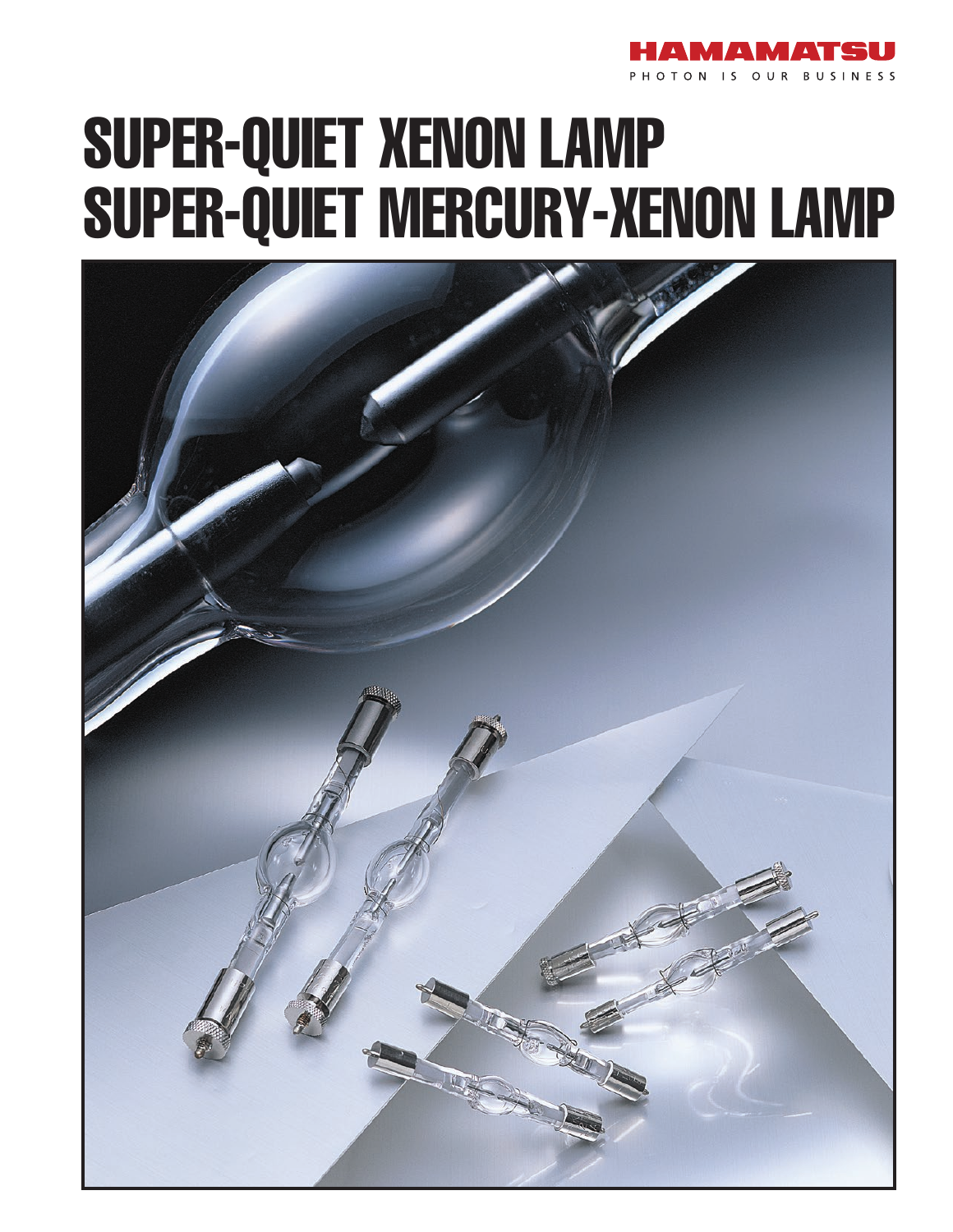### **OVERVIEW**

### ●**SUPER-QUIET XENON LAMP**

These are lamps filled with xenon gas that emits "white light" at a high color temperature of 6000 K, which is close to that of sunlight and covers a broad continuous spectrum (185 nm to 2000 nm) from the UV to infrared region. These xenon lamps are ideal as light sources for various types of photometric instruments such as spectrophotometers.

### Figure 1: Spectral irradiance



### ●**SUPER-QUIET MERCURY-XENON LAMP**

Mercury-xenon lamps produce high radiant energy especially in the UV region due to an optimal mixture of mercury and xenon gas. These lamps possess features of both xenon gas and mercury discharge lamps. The spectral distribution includes a continuous line spectrum ranging from UV to infrared of the xenon gas and strong mercury line spectra in the UV to visible region.

Compared to xenon lamps, the radiant spectrum in the UV region of mercury-xenon lamps is sharper in width and its peak is higher in intensity. These features make mercury-xenon lamps ideal as UV light sources.



### FEATURES

●**No arc point shift**

### ●**High stability**

**Super-quiet xenon lamp:**

**Fluctuation (p-p) 0.2 % Typ.**

 **1.0 % Max.**

**Drift ±0.5 %/h Typ.**

**Super-quiet mercury-xenon lamp:**

**Fluctuation (p-p) 0.5 % Typ.**

 **2.0 % Max.**

**Drift ±0.5 %/h Typ.**

### ●**Long life**

- ●**Wide lamp lineup starting from low wattage input**
- ●**High brightness point light source**
- ●**High color temperature: 6000 K (Super-quiet xenon lamp)**
- ●**High UV light irradiation intensity (Super-quiet mercury-xenon lamp)**

### APPLICATIONS

### ●**SUPER-QUIET XENON LAMP**

- **Spectrophotometer**
- **Liquid chromatograph**
- **Fluorospectrophotometer**
- **Microscope light source**
- **Color analyzer, color scanner**
- **Solar simulator, etc.**

### ●**SUPER-QUIET MERCURY-XENON LAMP**

- **Wafer inspection system**
- **Semiconductor photolithographic equipment**
- **Fluorescent microscopy**
- **Blood analyzer**
- **UV irradiation equipment, etc.**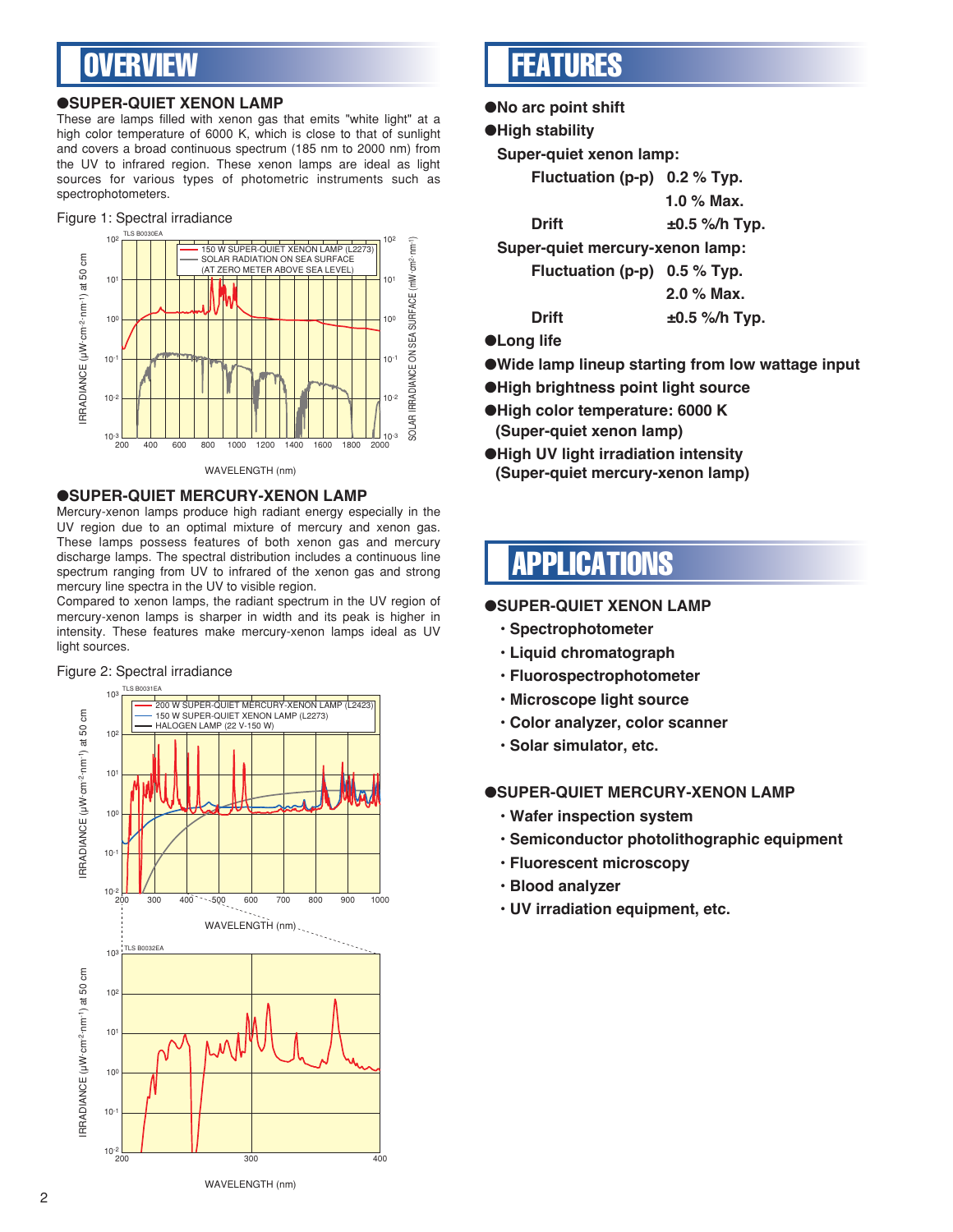## ARC POINT "INSTABILITY (FLUCTUATION)" AND "SH

Light source lamps used for high precision photometry must have good arc emission point stability. However, cathodes used in conventional lamps have two shortcomings in terms of arc stability. One problem is that the arc emission point shifts intermittently due to inadequate electron emission from the cathode. The other problem is that the arc point shifts a little at a time due to the cathode tip wear that occurs with operating time as the lamp ages.

Hamamatsu super-quiet lamps employ a high performance "BI (Barium-Impregnated) cathode" developed totally in-house that eliminates the above problems to deliver extremely high stability.

This durable cathode exhibits no wear at the cathode tip over operating time and the arc point does not shift. So there is no need to realign the optical system until the time finally comes when the lamp must be replaced.

### Figure 3: "Light output stability (fluctuation) vs. operating time" measurement block diagram



Figure 4: Light output stability (fluctuation) vs. operating time

### **150 W SUPER-QUIET XENON LAMP (L2273)**

(Average life: 3000 hours)

a) Initial operation (after 5 hours)



b)After 1000 hours of operation



c) After 2000 hours of operation



d) After 3000 hours of operation



Figure 5: Comparison of cathode tip wear

## ANODE **CATHODE HAMAMATSU High performance "BI (Barium-Impregnated) cathode"** Initial operation (after 5 hours) After 1000 hours of operation

### Conventional cathode



### **200 W SUPER-QUIET MERCURY-XENON LAMP (L2423)**

(Average life: 2000 hours)

a) Initial operation (after 5 hours)

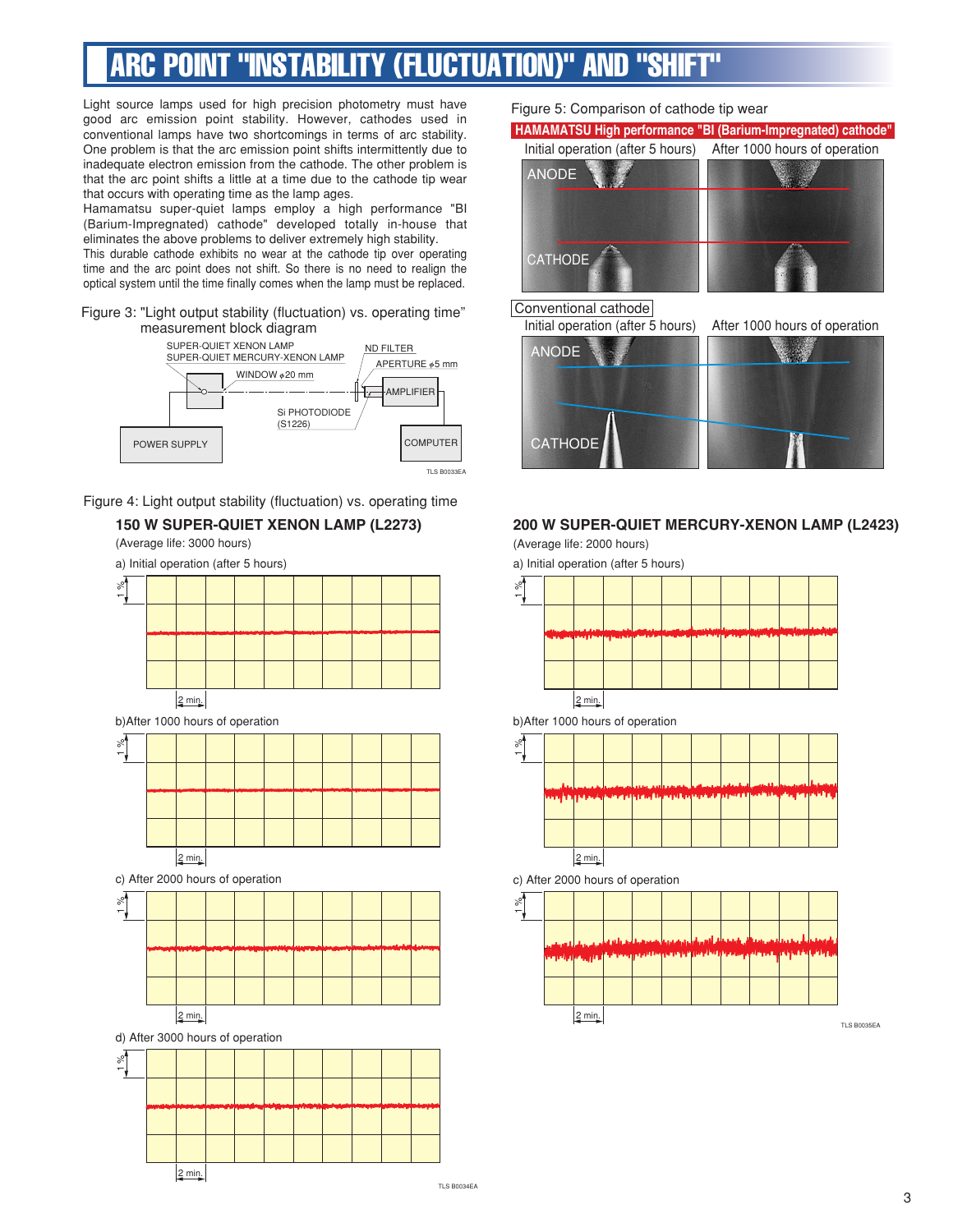## STRUCTURE AND OPERATION **CHARACTERISTICS**

These lamps have an oval bulb in which a cathode and an anode face each other. The bulb for super-quiet xenon lamps is filled with high-purity, high-pressure xenon gas. The bulb for super-quiet mercury-xenon lamps is filled with a mixture of high-purity, high-pressure xenon gas and high-purity mercury.

The lamps emit light by arc discharge. The lamps are installed vertically or horizontally with the anode at the upper side (some types of lamps are only installed vertically) and operate on DC (when the specified voltage is supplied across the anode and cathode, the lamp forms an arc discharge).

After the lamp lights up, the light output intensity varies until the gas pressure inside the bulb reaches thermal equilibrium. It takes several minutes to reach the maximum light output intensity.

During lamp operation, the bulb wall temperature rises above 500 °C and the gas pressure inside the bulb increases to approximately 4 MPa which is 4 times higher than when the lamp is not operating.

### Figure 6: Lamp structure



TLS B0036EA

### ●**SPECTRAL IRRADIANCE SUPER-QUIET XENON LAMP**

Xenon lamps emit a continuous spectrum in a broad range from the UV through visible to infrared regions. Some line spectra are emitted in the visible to infrared regions.

### **SUPER-QUIET MERCURY-XENON LAMP**

Mercury-xenon lamps emit a spectrum containing strong line spectra in the UV and visible regions. This radiation spectrum includes both the continuous spectrum of super-quiet xenon lamps and mercury line spectra.

Figure 7: Spectral irradiance

### **SUPER-QUIET XENON LAMP**



WAVELENGTH (nm)

### **SUPER-QUIET MERCURY-XENON LAMP**



WAVELENGTH (nm)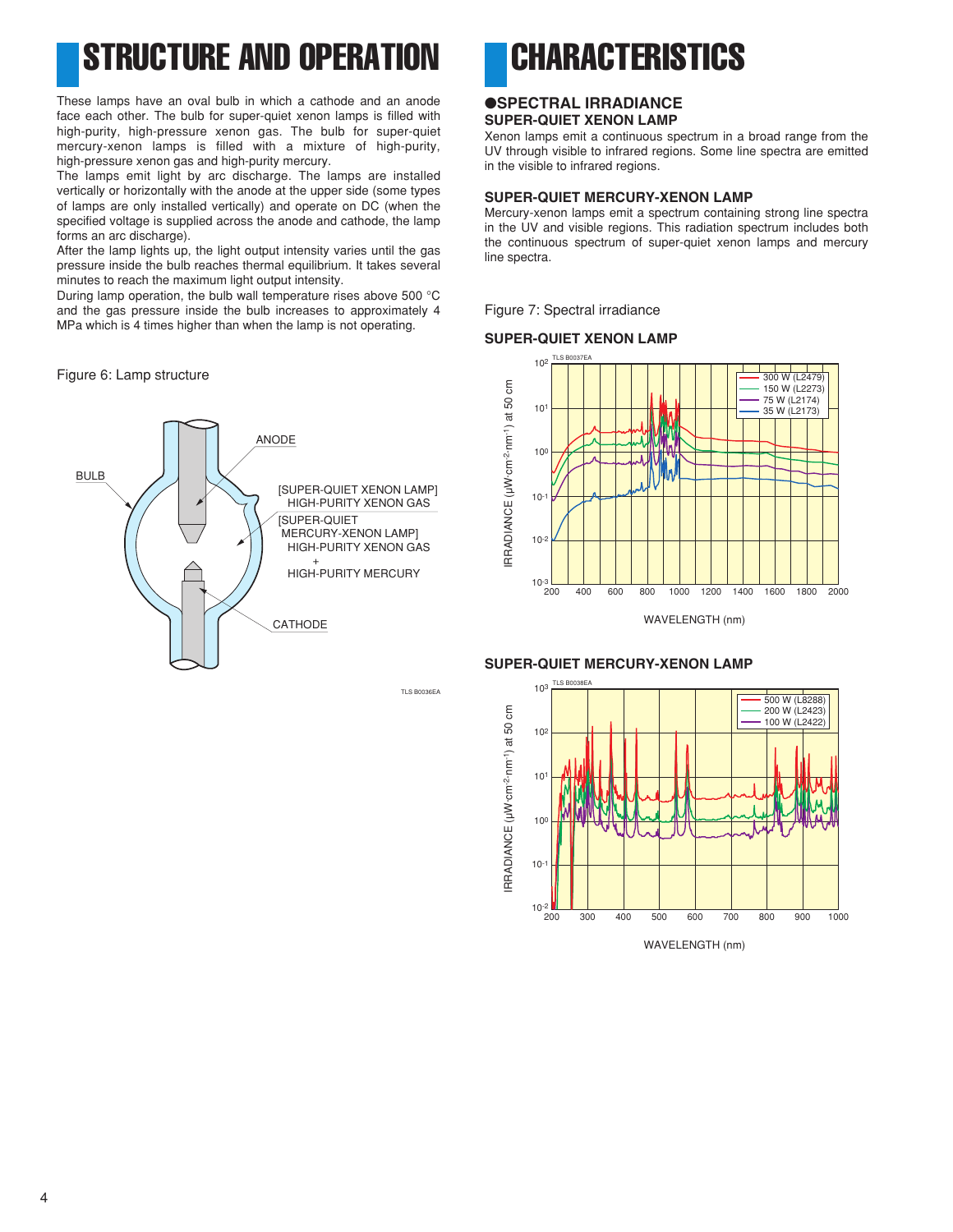### ●**DIFFERENCE IN IRRADIANCE BY BULB MATERIAL**

The irradiance slightly differs between fused silica and low ozone fused silica used as the window materials for lamps. So select the window material that matches your application.

Figure 8: Irradiance Comparison of Different Bulb Materials **150 W SUPER-QUIET XENON LAMP**



### ●**LIGHT OUTPUT DISTRIBUTION**

Maximum light output intensity is more intense around the cathode, and decreases towards the anode.

Figure 9: Light output distribution (vertical installation)

### **150 W SUPER-QUIET XENON LAMP (L2273)**



### **200 W SUPER-QUIET MERCURY-XENON LAMP (L2423)**



### ●**DIRECTIVITY (LIGHT DISTRIBUTION)**

The lamps emit a directivity uniformly along the horizontal direction.

### Figure 10: Directivity (light distribution) (vertical installation) **150 W SUPER-QUIET XENON LAMP (L2273) 200 W SUPER-QUIET MERCURY-XENON LAMP (L2423)**



### ●**LAMP VOLTAGE AND LAMP CURRENT**

Figure 11: Lamp voltage vs. lamp current **150 W SUPER-QUIET XENON LAMP (L2273)**



LAMP CURRENT (A dc)



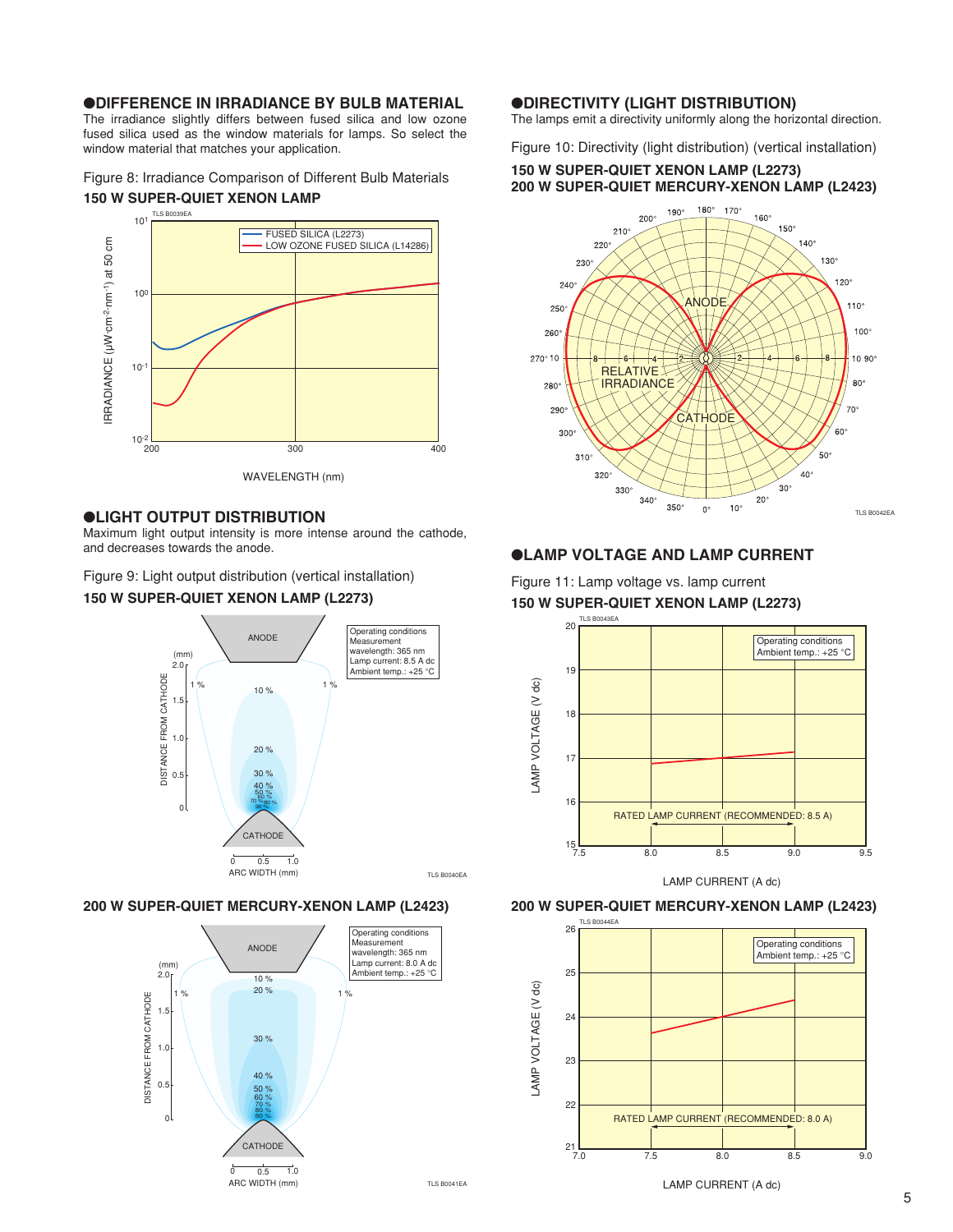### ●**LIGHT OUTPUT INTENSITY AND LAMP CURRENT**

The light output intensity of a lamp is proportional to the lamp current.

Figure 12: Light output intensity vs. lamp current





### **200 W SUPER-QUIET MERCURY-XENON LAMP (L2423)**



LAMP CURRENT (A dc)

### ●**INITIAL STABILITY OF LIGHT OUTPUT INTENSITY**

After the lamp lights up, the light output intensity varies until the gas pressure inside the bulb reaches thermal equilibrium. It takes several minutes to reach the maximum light output intensity.

Figure 13: Initial stability of light output intensity



OPERATING TIME (min)

### ●**LIGHT OUTPUT INTENSITY AND AMBIENT TEMPERATURE**

The light output intensity of a lamp also varies with ambient temperature. This is due to the change in light output intensity resulting from the change in gas pressure in the bulb with temperature.

The ambient temperature must be kept constant to ensure stable lamp operation.

### ●**LIGHT OUTPUT INTENSITY AND OPERATING TIME**

The light output intensity decreases over operating time. This is because of a loss of glass transmittance caused by blacking of the bulb wall due to evaporation of the cathode materials and solarization effect of UV radiation.

### Figure 14: Light output intensity vs. operating time

### **150 W SUPER-QUIET XENON LAMP (L2273)**



OPERATING TIME (h)

### **200 W SUPER-QUIET MERCURY-XENON LAMP (L2423)**



OPERATING TIME (h)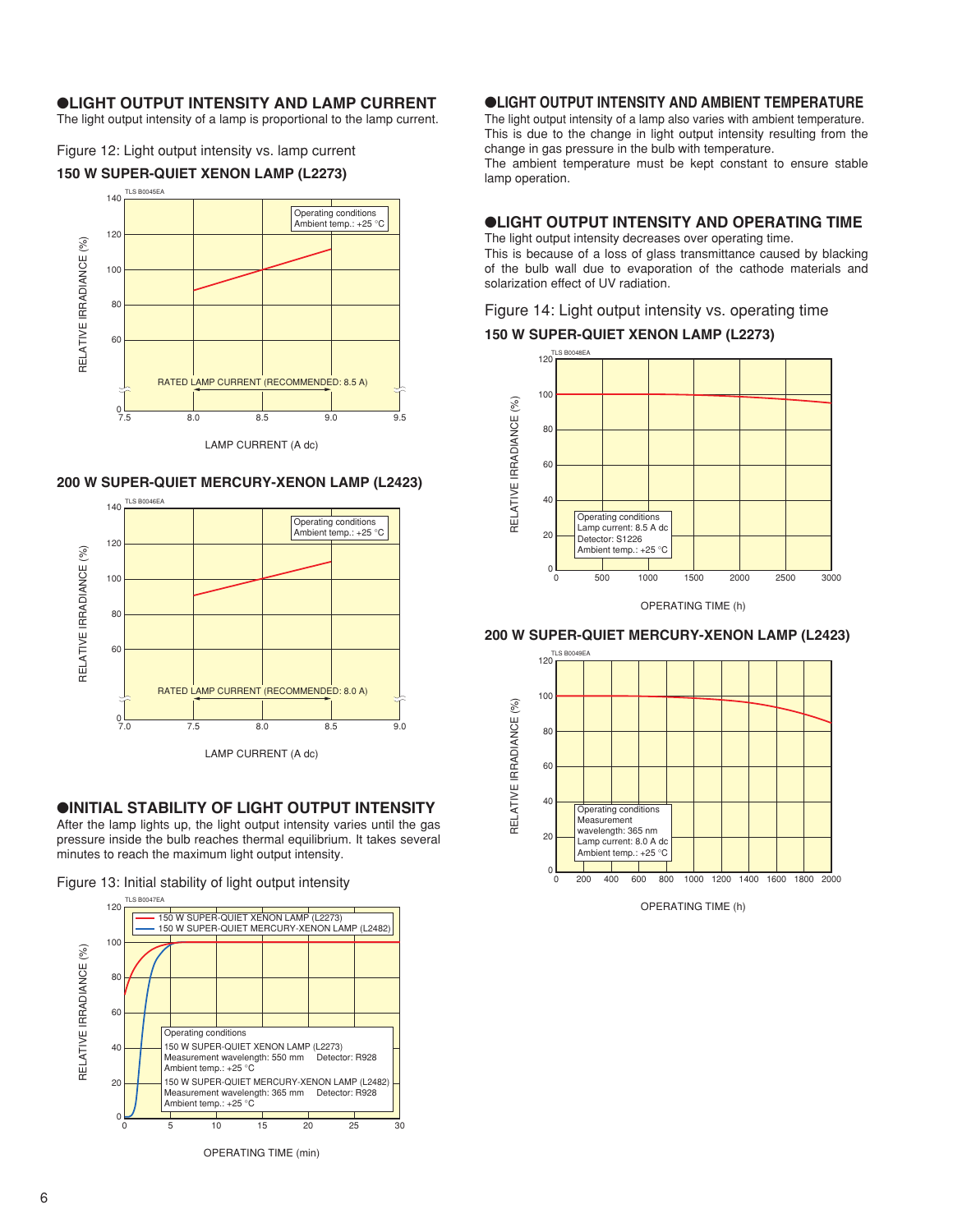## POWER SUPPLY

Lamps used as a light source for photometric applications must provide stable light output. To ensure stable lamp operation, the power supply must also provide high stability equal to or better than that of the lamp.

Figure 15: Block diagram of power supply



### ●**POWER SUPPLY**

Besides supplying the lamp with stable DC power, the power supply gives the cathode an optimal operating temperature.

The cathode temperature is very important for lamp operation. A cathode temperature that is too high speeds up the evaporation of cathode materials. Too low of a temperature will increase the load on the cathode, causing unstable electron emission and greatly reducing the lamp service life.

The lamp current value and its range are specified for each lamp type to operate the lamp stably over long periods of time.

### ●**STARTER**

The starter is for starting lamp discharge. It applies a high-frequency pulse to the lamp load by inductive coupling. (See Figure 15.)

In the initial stage of lamp operation, the discharge starts at approximately 10 kV. However, this characteristic varies according to the drop in electron emission capability of the cathode or variations in the gas pressure in the bulb.

In actual equipment operation, a trigger voltage of 20 kV to 30 kV should be applied to the lamp, while taking an ample safety margin into account.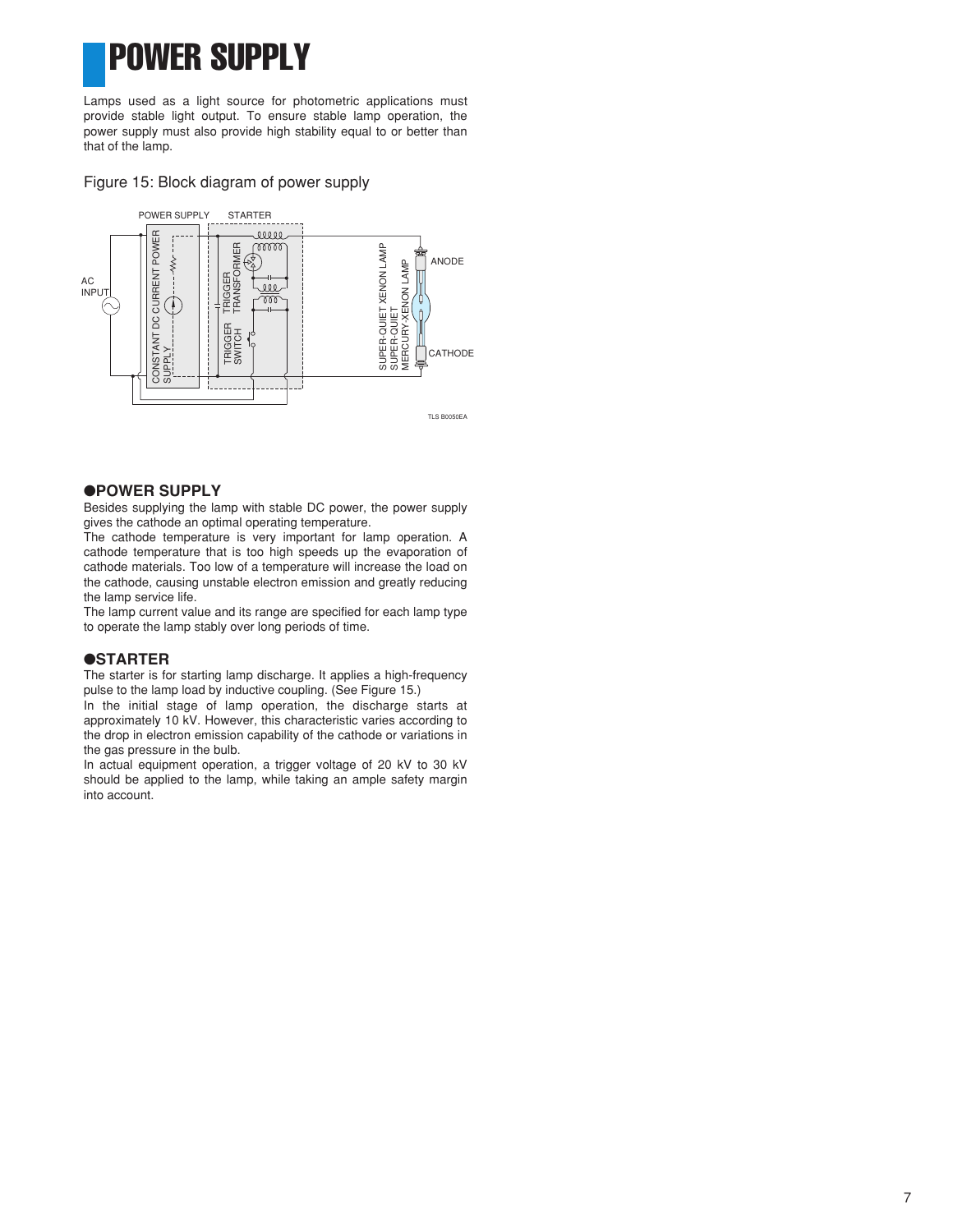## **SPECIFICATIONS**

### **SUPER-QUIET XENON LAMP**

|           |                    |                    |                |                         |                                      | <b>Light output stability</b> |                               |  |
|-----------|--------------------|--------------------|----------------|-------------------------|--------------------------------------|-------------------------------|-------------------------------|--|
| Type No.  | <b>Lamp rating</b> | <b>Arc length</b>  | Lamp           | Lamp                    | <b>Window material</b>               | <b>Drift</b>                  | <b>Fluctuation</b><br>$(p-p)$ |  |
|           |                    | voltage<br>current |                | (Spectral distribution) | Typ.                                 | Max.                          |                               |  |
|           | (W)                | (mm)               | $(A \, dc)$    | $(V$ dc)                | (nm)                                 | $(\frac{9}{6}h)$              | $(\%)$                        |  |
| L2173     | 35                 | 1.0                | $3.5 \pm 0.2$  | 11                      | Fused silica (185 to 2000)           | ±0.5                          | 1.0                           |  |
| L14284    |                    |                    |                |                         | Low ozone fused silica (185 to 2000) |                               |                               |  |
| L2174     |                    |                    |                |                         |                                      |                               |                               |  |
| L2174-01  |                    |                    |                |                         | Fused silica (185 to 2000)           |                               |                               |  |
| L2174-02  |                    | 1.3                | $5.4 \pm 0.5$  | 15                      |                                      |                               |                               |  |
| L14285-01 |                    |                    |                |                         | ±0.5                                 | 1.0                           |                               |  |
| L14285-02 | 75                 |                    |                |                         | Low ozone fused silica (185 to 2000) |                               |                               |  |
| L10725    |                    |                    |                |                         |                                      |                               |                               |  |
| L10725-01 |                    | 1.0                | $5.7 \pm 0.3$  | 13.5                    | Fused silica (185 to 2000)           |                               |                               |  |
| L10725-02 |                    |                    |                |                         |                                      |                               |                               |  |
| L11307    | 100                | 1.3                | $7.0 \pm 0.5$  | 15                      | Fused silica (185 to 2000)           | ±0.5                          | 1.0                           |  |
| L2175     |                    | 2.5                | $7.5 \pm 0.5$  | 19                      |                                      |                               |                               |  |
| L2273     |                    |                    |                |                         | Fused silica (185 to 2000)           |                               |                               |  |
| L14286    | 150                | 2.0                | $8.5 \pm 0.5$  | 17                      | Low ozone fused silica (185 to 2000) |                               | 1.0                           |  |
| L11033    |                    |                    |                |                         | Fused silica (185 to 2000)           |                               |                               |  |
| L14287    |                    |                    |                |                         | Low ozone fused silica (185 to 2000) |                               |                               |  |
| L2479     | 300                | 3.0                | $15.0 \pm 1.0$ | 20                      | Fused silica (185 to 2000)           | ±0.5                          | 1.0                           |  |

### **SUPER-QUIET MERCURY-XENON LAMP**

|          |                    |                   | <b>Light output stability</b> |                 |                                                   |                      |                                       |
|----------|--------------------|-------------------|-------------------------------|-----------------|---------------------------------------------------|----------------------|---------------------------------------|
| Type No. | <b>Lamp rating</b> | <b>Arc length</b> | Lamp<br>current               | Lamp<br>voltage | <b>Window material</b><br>(Spectral distribution) | <b>Drift</b><br>Typ. | <b>Fluctuation</b><br>$(p-p)$<br>Max. |
|          | (W)                | (mm)              | $(A \, dc)$                   | $(V$ dc)        | (nm)                                              | $(\frac{9}{6})$      | $(\%)$                                |
| L2421    | 50                 | 1.0               | $3.5 \pm 0.2$                 | 14              | Fused silica (185 to 2000)                        | ±0.5                 | 2.0                                   |
| L2481    |                    |                   |                               |                 |                                                   |                      |                                       |
| L2481-01 | 75                 | 1.0               | $5.4 \pm 0.5$                 | 14              | Fused silica (185 to 2000)                        | ±0.5                 | 2.0                                   |
| L2481-02 |                    |                   |                               |                 |                                                   |                      |                                       |
| L2422    |                    |                   |                               |                 |                                                   |                      |                                       |
| L2422-01 |                    | 1.3               | $5.5 \pm 0.5$                 | 18              | Fused silica (185 to 2000)                        |                      |                                       |
| L2422-02 | 100                |                   |                               |                 |                                                   | ±0.5                 | 2.0                                   |
| L8029    |                    |                   |                               |                 |                                                   |                      |                                       |
| L8029-01 |                    | 0.8               |                               |                 |                                                   |                      |                                       |
| L2482    | 150                | 1.7               | $7.5 \pm 0.5$                 | 20              | Fused silica (185 to 2000)                        | ±0.5                 | 2.0                                   |
| L2423    | 200                | 2.0               | $8.0 \pm 0.5$                 | 24              | Fused silica (185 to 2000)                        | ±0.5                 | 2.0                                   |
| L8706    | 250                | 1.8               | $8.5 \pm 0.5$                 | 27              | Fused silica (185 to 2000)                        | ±1.5                 | 3.0                                   |
| L2483    | 350                | 2.5               | $14.0 \pm 1.0$                | 25              | Fused silica (185 to 2000)                        | ±0.5                 | 2.0                                   |
| L8288    | 500                | 3.0               | $20.0 \pm 1.0$                | 25              | Fused silica (185 to 2000)                        | ±0.5                 | 2.0                                   |

**NOTE:** AThe life end is defined as the time when the light output intensity falls to 50 % of its initial value or when the fluctuation (p-p) exceeds 1.0 % for super-quiet xenon lamps and 2.0 % for super-quiet mercury-xenon lamps (3.0 % for 250 W type L8706).

**B**Open-circuit voltage necessary for certain lighting of lamps. <br>
GSee "DIMENTIONAL OUTLINES" on pages 10 and 11.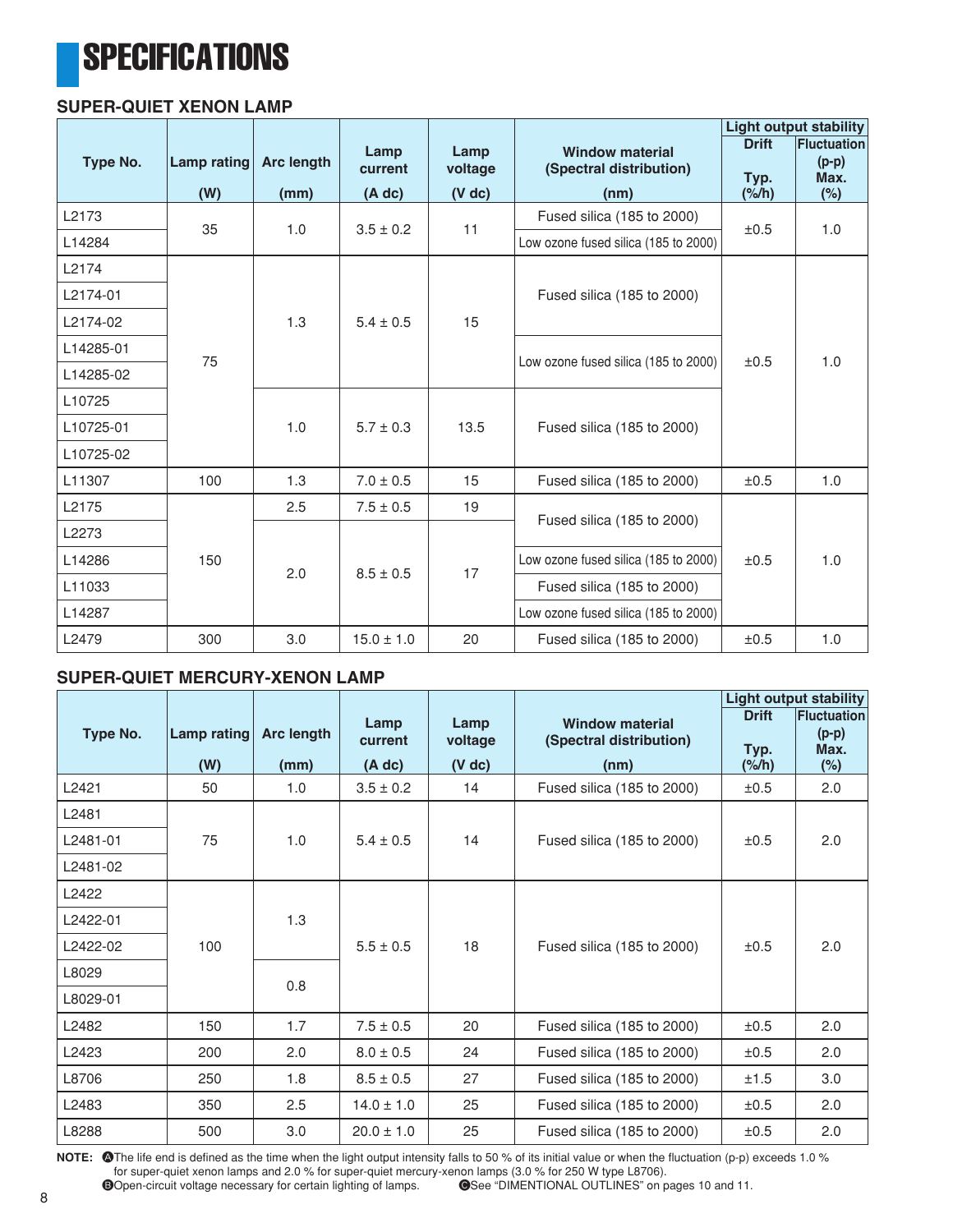| $\bullet$<br>Guaranteed<br>life<br>(h) | Average<br>life<br>(h) | <b>Orientation</b><br>(degree)      | <b>Cooling</b><br>method | $\bullet$<br><b>Supply</b><br>voltage<br>Min.<br>$(V$ dc) | <b>Trigger</b><br>voltage<br>(kV) | $\bullet$<br>Dimen-<br>sional<br><b>outline</b> | Weight<br>(g) | $\bullet$<br>Power supply<br>$\overrightarrow{\text{Starter}}$<br>Lamp housing | Type No.  |
|----------------------------------------|------------------------|-------------------------------------|--------------------------|-----------------------------------------------------------|-----------------------------------|-------------------------------------------------|---------------|--------------------------------------------------------------------------------|-----------|
| 1000                                   | 2000                   | Vertical ±15 or                     |                          | 50                                                        |                                   | $\boldsymbol{2}$                                |               |                                                                                | L2173     |
|                                        |                        | horizontal $±15$                    | Not required             |                                                           | 15                                |                                                 | 12            | $\odot$ $\odot$                                                                | L14284    |
|                                        |                        |                                     |                          |                                                           |                                   | $\bullet$                                       | 14            |                                                                                | L2174     |
|                                        |                        |                                     |                          |                                                           |                                   | 3                                               | 13            |                                                                                | L2174-01  |
| 1000                                   | 2000                   |                                     |                          | 50                                                        | 15                                | $\bigcirc$                                      | 19            | (1)(3)                                                                         | L2174-02  |
|                                        |                        | Vertical ±15 or                     | Not required             |                                                           |                                   | 6                                               | 13            |                                                                                | L14285-01 |
|                                        |                        | horizontal $±15$                    |                          |                                                           |                                   | $\bullet$                                       | 19            |                                                                                | L14285-02 |
|                                        |                        |                                     |                          |                                                           |                                   | $\bullet$                                       | 15            |                                                                                | L10725    |
| 2000                                   | 3000                   |                                     |                          |                                                           |                                   | 3                                               | 13            |                                                                                | L10725-01 |
|                                        |                        |                                     |                          |                                                           |                                   | $\bigcirc$                                      | 19            |                                                                                | L10725-02 |
| 1500                                   | 2500                   | Vertical ±15 or<br>horizontal $±15$ | Not required             | 50                                                        | 15                                | $\bullet$                                       | 15            | $\odot$ $\odot$                                                                | L11307    |
| 1200                                   | 2500                   |                                     |                          |                                                           |                                   |                                                 |               |                                                                                | L2175     |
|                                        |                        | Vertical ±15 or                     |                          |                                                           |                                   |                                                 | 44            |                                                                                | L2273     |
|                                        | 1800<br>3000           | horizontal $±15$                    | Not required             | 65                                                        | 20                                | 6                                               |               | $(2)$ $(4)$ $(5)$                                                              | L14286    |
|                                        |                        |                                     |                          |                                                           |                                   |                                                 |               |                                                                                | L11033    |
| 3000                                   | 4000                   |                                     |                          |                                                           |                                   |                                                 |               |                                                                                | L14287    |
| 1000                                   | 2000                   | Vertical ±15 or<br>horizontal $±15$ | Forced<br>air cooling    | 80                                                        | 25                                | $\bullet$                                       | 69            | 6000                                                                           | L2479     |

| $\bullet$<br>Guaranteed<br>life<br>(h) | Average<br>life<br>(h) | <b>Orientation</b><br>(degree)      | <b>Cooling</b><br>method | $\bullet$<br><b>Supply</b><br>voltage<br>Min.<br>$(V \, dc)$ | <b>Trigger</b><br>voltage<br>(kV) | $\bullet$<br>Dimen-<br>sional<br><b>outline</b> | Weight<br>(g) | $\bullet$<br><b>Power supply</b><br><b>Starter</b><br>Lamp housing | Type No.          |
|----------------------------------------|------------------------|-------------------------------------|--------------------------|--------------------------------------------------------------|-----------------------------------|-------------------------------------------------|---------------|--------------------------------------------------------------------|-------------------|
| 500                                    | 1000                   | Vertical ±15 or<br>horizontal $±15$ | Not required             | 50                                                           | 15                                | $\bf{O}$                                        | 9             | $\blacksquare$                                                     | L2421             |
|                                        |                        | Vertical ±15 or                     |                          |                                                              |                                   | 2                                               | 14            |                                                                    | L2481             |
| 500                                    | 1000                   |                                     | Not required             | 50                                                           | 15                                | 3                                               | 13            | $\odot$ $\odot$                                                    | L2481-01          |
|                                        |                        | horizontal $\pm$ 15                 |                          |                                                              |                                   | 4                                               | 18            |                                                                    | L2481-02          |
|                                        |                        | Vertical ±15 or                     |                          |                                                              |                                   | 2                                               | 14            |                                                                    | L <sub>2422</sub> |
| 500                                    | 1000                   | horizontal $±15$                    | Not required             | 50                                                           |                                   | 3                                               | 13            |                                                                    | L2422-01          |
|                                        |                        |                                     |                          |                                                              | 15                                | 4                                               | 19            | $\circled{1}$                                                      | L2422-02          |
|                                        |                        |                                     |                          |                                                              |                                   | 3                                               |               |                                                                    | L8029             |
| 1000                                   | 2000                   | Vertical ±15                        |                          |                                                              |                                   |                                                 | 13            |                                                                    | L8029-01          |
| 1000                                   | 2000                   | Vertical ±15 or<br>horizontal $±15$ | Not required             | 65                                                           | 20                                | $\bullet$                                       | 43            | (2)(4)(5)                                                          | L2482             |
| 1000                                   | 2000                   | Vertical ±15 or<br>horizontal $±15$ | Not required             | 65                                                           | 20                                | $\bullet$                                       | 44            | (2)(4)(5)                                                          | L2423             |
| 2000                                   | 3000                   | Vertical $±15$                      | Forced<br>air cooling    | 65                                                           | 20                                | 6                                               | 62            | $\mathbf{0}$                                                       | L8706             |
| 500                                    | 1000                   | Vertical ±15                        | Forced<br>air cooling    | 70                                                           | 25                                | $\bullet$                                       | 69            | $\circledcirc$<br>$\circledS$                                      | L2483             |
| 1000                                   | 2000                   | Vertical ±15                        | Forced<br>air cooling    | 80                                                           | 30                                | $\bullet$                                       | 78            | $\circledcirc$<br>$\circled{8}$                                    | L8288             |

DPower supplies should be used in combination with a starter or lamp housing (See "POWER SUPPLY + STARTER + LAMP HOUSING COMBINATIONS" and "STRUCTURES" on page 11.).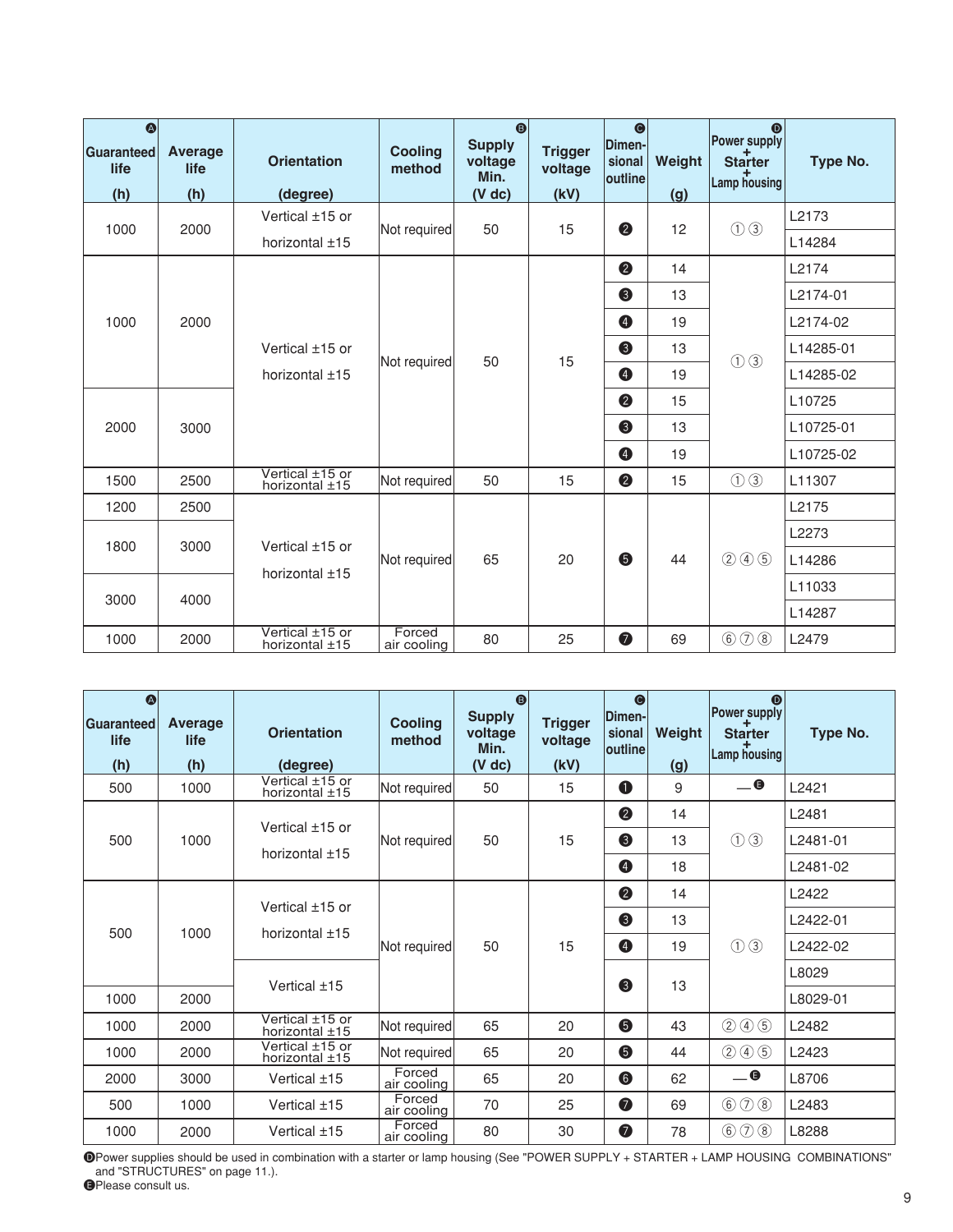## DIMENSIONAL OUTLINES (Unit: mm)

### **1** SUPER-QUIET MERCURY-XENON LAMP: L2421 **2** SUPER-QUIET XENON LAMP: L2173, L14284, L2174, L10725, L11307



### $\phi$ <sup>2</sup> f  $\bigoplus$  $\overline{5}$ UP  $9.0_{-0.2}^{+0.3}$  $\phi$ 14 (L2173, L14284:  $\phi$ 12)

**SUPER-QUIET MERCURY-XENON LAMP: L2481, L2422**



TLS A0022EA TLS A0023EA

4 **SUPER-QUIET XENON LAMP: L2174-02, L14285-02, L10725-02 SUPER-QUIET MERCURY-XENON LAMP: L2481-02, L2422-02**

### 3 **SUPER-QUIET XENON LAMP: L2174-01, L14285-01, L10725-01 SUPER-QUIET MERCURY-XENON LAMP: L2481-01, L2422-01, L8029/-01**



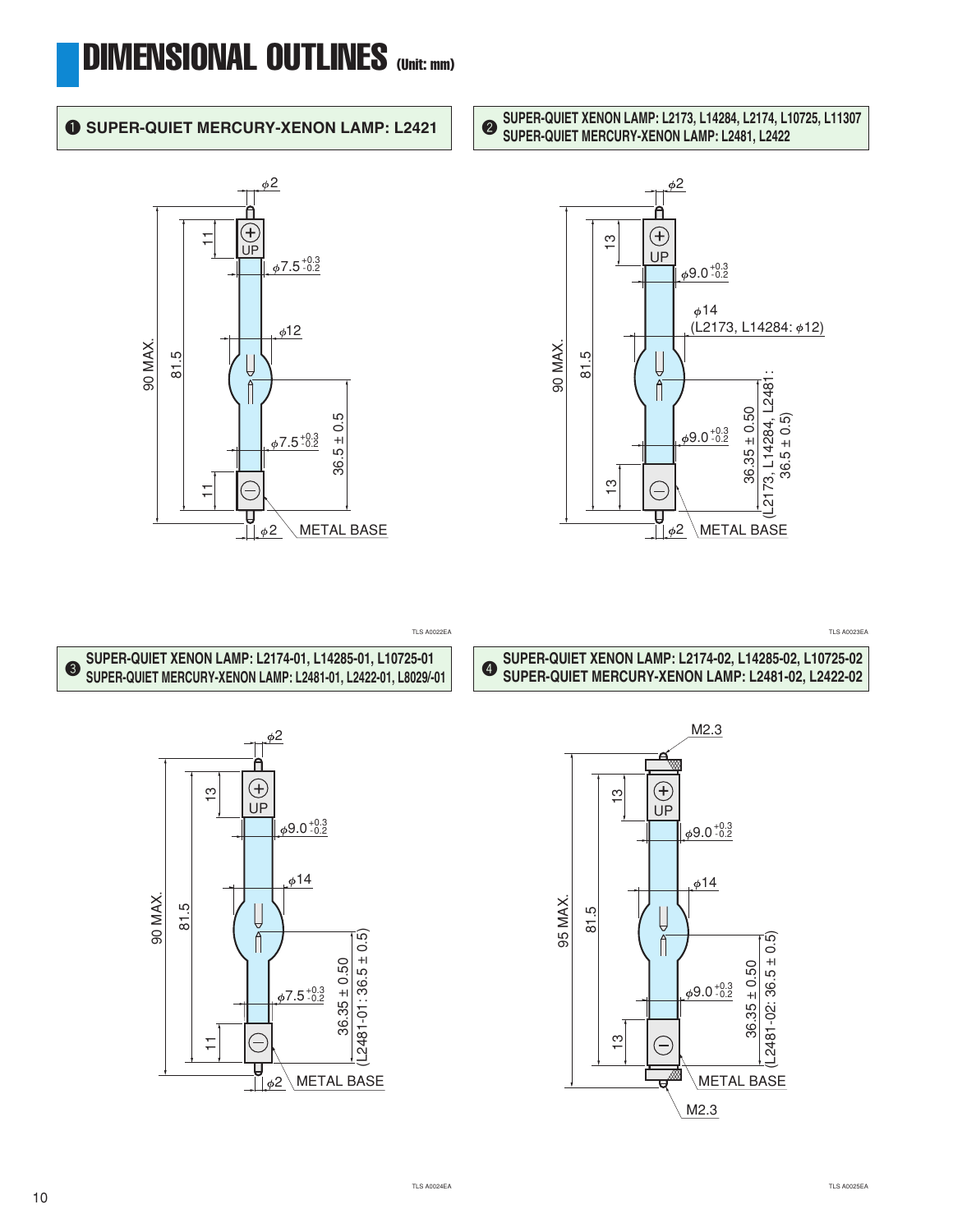### 5 **SUPER-QUIET XENON LAMP: L2175, L2273, L14286, L11033, L14287 SUPER-QUIET MERCURY-XENON LAMP: L2482, L2423**



### **8 SUPER-QUIET XENON LAMP: L2479 SUPER-QUIET MERCURY-XENON LAMP: L2483, L8288**



### 6 **SUPER-QUIET MERCURY-XENON LAMP: L8706**



TLS A0027EA

## POWER SUPPLY + STARTER + LAMP HOUSING COMBINATIONS

|                  | <b>Power supply</b>        | <b>Starter</b> | <b>Lamp housing</b> | Structure                              |  |  |  |
|------------------|----------------------------|----------------|---------------------|----------------------------------------|--|--|--|
|                  | C11522 series $\bullet$    |                | E2419 / -01         | A)                                     |  |  |  |
| $\left[2\right]$ | C11522 series <sup>®</sup> |                | E2420               | A                                      |  |  |  |
| $\left(3\right)$ | C12122 series              | C14632         | E2419 / -01         | $^\text{}_\textcircled{\scriptsize A}$ |  |  |  |
| $\left(4\right)$ | C12122 series              | C14632         | E2420               | $\circledA$                            |  |  |  |
| 5)               | C12122 series              |                | E7536 $\circ$       |                                        |  |  |  |
| 6                | C13322 series $\bullet$    |                | E5421               | ®                                      |  |  |  |
|                  | C13323 series              | C14985         | E5421               | $(\!\mathsf{A}\!)$                     |  |  |  |
| $\overline{8}$   | C13323 series              |                | E10180 <sup>®</sup> | B)                                     |  |  |  |

**NOTE: O**Starter is supplied as an necessary. **B**Has an internal starter.

See also pages 9, 12 and 13.

## STRUCTURES



TLS A0026EA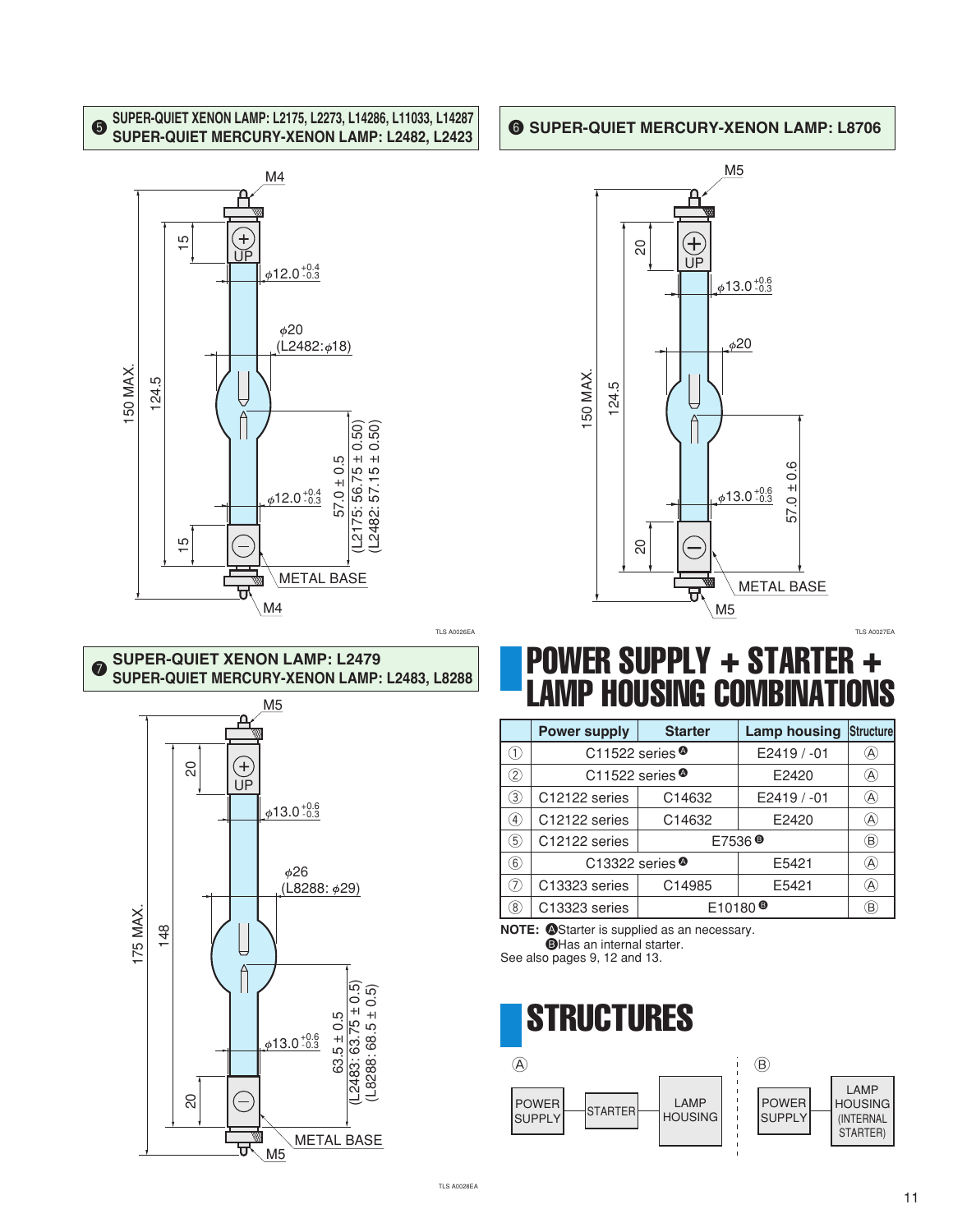## POWER SUPPLY

Lamps used as the light source for high precision photometry must provide stable light output intensity. We recommend using Hamamatsu dedicated power supplies, which produce the maximum lamp performance, for lamp operation. We also provide OEM power supplies according to your application, so please feel free to consult us.



▲Left: C12122 Right: Starter C14632

### ●**SPECIFICATIONS**

| <b>Power supply</b><br><b>Starter</b>  |                                                                                                |                                                  | C12122 series              |                                           | C13323 series              |                 |  |  |
|----------------------------------------|------------------------------------------------------------------------------------------------|--------------------------------------------------|----------------------------|-------------------------------------------|----------------------------|-----------------|--|--|
|                                        |                                                                                                | C11522 series                                    | C14632                     | C13322 series                             | C14985                     | <b>Unit</b>     |  |  |
| Power supply type                      |                                                                                                | Board type                                       | Enclosure type             | Board type                                | Enclosure type             |                 |  |  |
| Circuit method                         |                                                                                                |                                                  |                            | Switching                                 |                            |                 |  |  |
| Start method <sup>1</sup>              |                                                                                                |                                                  |                            | Manual / Auto                             |                            |                 |  |  |
|                                        |                                                                                                |                                                  |                            | 100 V to 240 V                            |                            |                 |  |  |
| Input voltage (AC)                     |                                                                                                |                                                  | single phase 50 Hz / 60 Hz |                                           |                            |                 |  |  |
|                                        | Output current (DC) 2<br>$3.5 / 5.4 / 5.5 / 5.7 / 7.0 / 7.5 / 8.0 / 8.5$<br>14.0 / 15.0 / 20.0 |                                                  |                            |                                           |                            | A               |  |  |
| Ripplenoise (p-p) (Max.) $\circled{3}$ |                                                                                                |                                                  | 0.2                        |                                           |                            |                 |  |  |
| Drift (Max.)                           |                                                                                                |                                                  | ±0.1                       |                                           |                            | $\frac{9}{6}$ h |  |  |
| Applicable                             | <b>EMC</b> standards                                                                           |                                                  |                            | Emission limits: CISPR 11 Group 1 Class A |                            |                 |  |  |
| standards                              |                                                                                                | IEC/EN 61326-1<br>Immunity requirements: Table 2 |                            |                                           |                            |                 |  |  |
|                                        | Safery standards                                                                               |                                                  |                            | IEC/EN 61010-1                            |                            |                 |  |  |
| <b>Dimensions</b>                      | Power supply                                                                                   | $132 \times 60 \times 190$                       | $144 \times 90 \times 282$ | $160 \times 61 \times 230$                | $337 \times 86 \times 177$ | mm              |  |  |
| $(W \times H \times D)$                | Starter                                                                                        | $82 \times 40 \times 51$                         | $89 \times 60 \times 100$  | $93 \times 48 \times 60$                  | $102 \times 65 \times 111$ | mm              |  |  |
|                                        | Power supply                                                                                   | Approx. 1.0                                      | Approx. 2.7                | Approx. 1.6                               | Approx. 4.1                | kg              |  |  |
| Weight                                 | Starter                                                                                        | Approx. 0.2                                      | Approx. 0.6                | Approx. 0.4                               | Approx. 0.9                | kg              |  |  |

**NOTE:** 1Manual: When the power switch is ON, pressing the lamp switch lights the lamp. mode is suitable for laboratory experiments. Auto: The lamp automatically lights up at the same time the power switch is turned on. This mode is suitable for production lines or

installation into equipment. 2The is set at the factory prior to sipment.

3At the rated input and output. Ripplenoise (p-p) (Max.) is 0.3 % when the output current (DC) 3.5 A of the C12122 series.

∗ Specifications are determined at an ambient operating temperature of 23 ± 5 °C after 30 minute preheating.

∗ Please contact us for details.

CAUTION: These power supplies use a trigger mode in which a positive high voltage is supplied. Use extreme caution concerning the insulation.

### ●**SUITABLE LAMPS**

### **Board type: C11522 series, Enclosure type: C12122 series + C14632**

|                     | <b>Parameter</b>   | <b>Description / Value</b> |     |     |                        |     |     |     | Unit                            |   |
|---------------------|--------------------|----------------------------|-----|-----|------------------------|-----|-----|-----|---------------------------------|---|
| Output current (DC) |                    | 3.5                        | 5.4 | 5.5 | 5.7                    | 7.0 | 5.′ | 8.0 | 8.5                             |   |
| Suitable lamp       | Xenon lamp         | 35                         | 75  |     | 75<br>(Long life type) | 100 | 150 |     | 150<br> (GS type <sup>4</sup> ) | W |
| rating              | Mercury-xenon lamp | 50                         | 75  | 100 |                        |     | 150 | 200 | 250                             |   |

**NOTE:** 4Short gap type

### **Board type: C13322 series, Enclosure type: C13323 series + C14985**

|                     | <b>Parameter</b>   |      | <b>Description / Value</b> |      | Unit |
|---------------------|--------------------|------|----------------------------|------|------|
| Output current (DC) |                    | 14.0 | 15.0                       | 20.0 |      |
| Suitable lamp       | Xenon lamp         |      | 300                        |      | W    |
| rating              | Mercury-xenon lamp | 350  | __                         | 500  |      |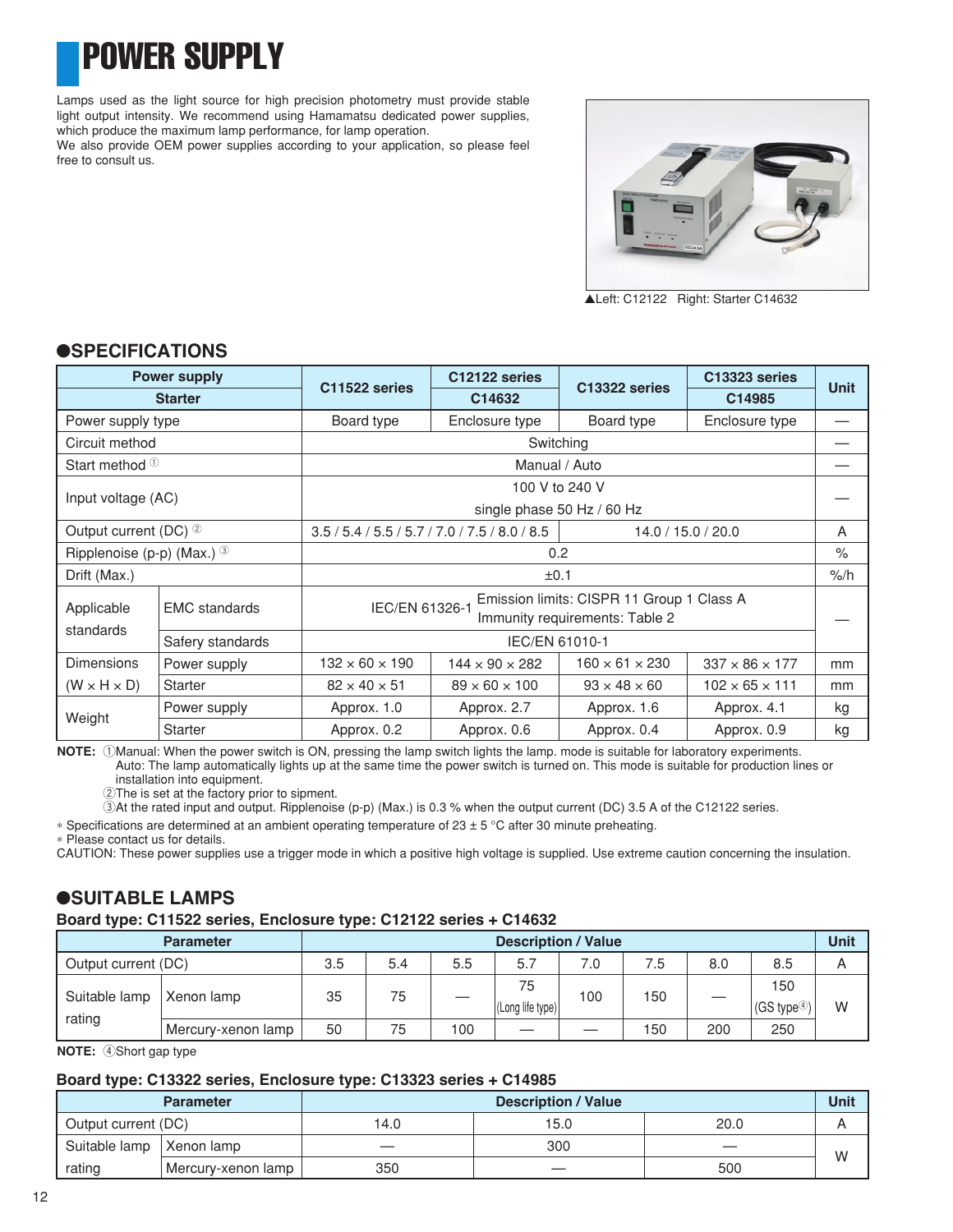LAMP HOUSING

Hamamatsu provides various lamp housings to make our lamps easier to use. Besides using a stable power supply, it is also essential to use a proper lamp housing to extract full performance from the lamps and obtain stable light output.

Four models of lamp housings are currently available. Among these, the E7536 and E10180 are designed for high accuracy yet easier handling, while the E2419, E2420 and E5421 feature simplified designs.

The E7536 and E10180 have an internal reflecting mirror and light output lens to provide high intensity. The built-in interlock function, starter and cooling fan enhance safety, for example, the surface temperature on the housing is kept below +40 °C during operation. The optical axis can be easily aligned with the adjuster screws from the outside of the housing.

●**DIMENSIONAL OUTLINES (Unit: mm)**











TLSXA0105ED TLS A0001EC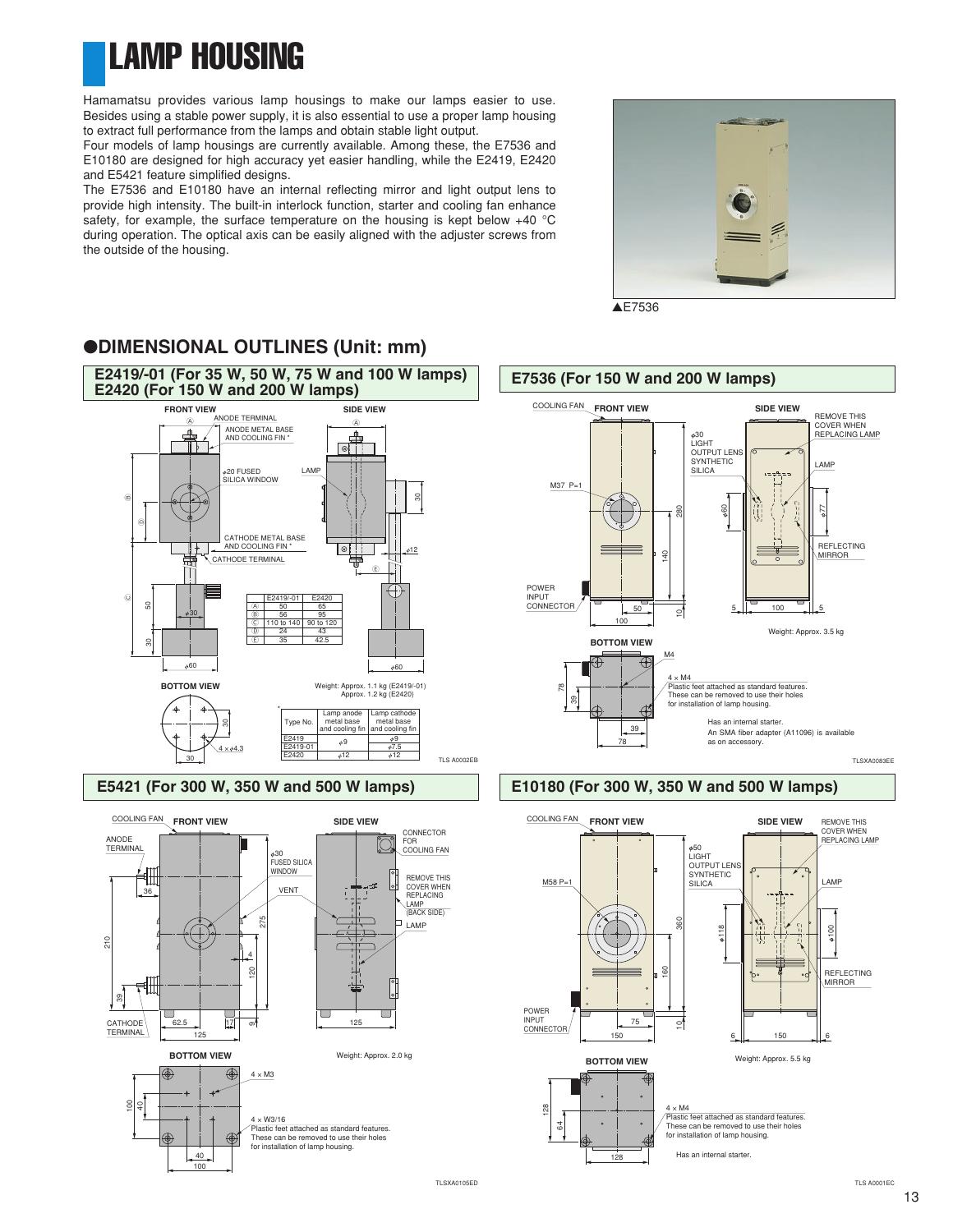## HANDLING PRECAUTION (Be sure to read before using lamp)

### ●**INSTALLATION PRECAUTIONS**

### **1. Always handle the lamp very carefully.**

The bulb is filled with high pressure gas (approx. 1 MPa at room temperature and approx. 4 MPa during operation). Subjecting the lamp to strong shocks or scratching the surface of the bulb might rupture the bulb, causing hazards from flying glass fragments. When handling the lamp, always wear a protective mask, long-sleeved shirt and gloves for safety.

Keep the specified package that came supplied with the lamp, because it will be used for lamp replacement.

### **2. Never touch the bulb with bare hands.**

Operating the lamp with dust or grime still on the bulb causes it to thermally stick on the bulb and cuts the light transmittance. This results in low light output intensity and also lowers the mechanical strength of the glass bulb. If dust or grime adheres to the bulb, gently wipe it off the bulb using absorbent cotton or gauze moistened with high-quality alcohol and thoroughly wrung out. In such cases, use a proper protective mask, shirt and gloves mentioned above and take care not to apply any strong shocks to the lamp.

### **3. Install the lamp in a correct direction and polarity. (See Figure 16.)**

Operating the lamp while installed in the wrong direction or polarity will damage the cathode, leading to permanent lamp defects.

#### **[Vertical lighting]**

To install the lamp in an upright position, make sure that the "UP" or "+" mark (anode mark) scribed on the metal base is positioned facing upwards. **[Horizontal lighting]**

To install the lamp in a horizontal position, make sure that the sealed-off tip is positioned parallel to ground (horizontal plane). Use a magnet to make adjustments so that the arc discharge stays along the center line of both electrodes. To obtain adequate performance from the lamp, it is essential to set the arc point at the correct position by using a proper magnet. (See Figure 17.).

### Figure 16: Lamp installation direction and polarity



Figure 17-1



| Power<br>consumption | Residual magnetic Distance*1<br>flux density (mT) | (mm)       | Magnet<br>example <sup>*2</sup>                                       | Position<br>(direction) |
|----------------------|---------------------------------------------------|------------|-----------------------------------------------------------------------|-------------------------|
| 35 W to 100 W        | 380 to 420                                        | $38 \pm 1$ | E5203<br>$\binom{\phi 10 \text{ mm}}{5 \text{ mm} \text{ thickness}}$ | See<br>Figure<br>$17-1$ |
| 150 W to 300 W       | 360 to 390                                        | $55 \pm 1$ | E5203-01<br>$\phi$ 15 mm<br>7 mm thickness                            | See<br>Figure<br>$17-2$ |

\*1 Distance from the center of arc to the surface of magnet.

\*2 The minimum lot size is 10.

### ●**OPERATING PRECAUTIONS**

### **4. Observe high voltage and high temperature precautions.**

Lamps discharge starts by application of a high trigger voltage of 15 kV to 30 kV. Sufficient insulation must be installed to prevent electrical shocks.

When the lamp is used near equipment such as a PC (personal computer) which is vulnerable to noise, start the computer operation after the lamp has already been turned on.

The lamp is extremely hot during operation and also immediately afterwards, so do not touch the lamp with bare hands and do not let the lamp get close to flammable materials.

Never open the cover of the lamp housing during operation since the lamp is at an extremely high temperature.

If you have to open the cover, always use protective gear. (Refer to item 1.).

### **5. Observe UV radiation precautions.**

These lamps emit UV radiation which is harmful to the eyes and skin. Avoid looking directly at an operating lamp or exposing the skin directly to it since there is danger of burns to the skin or eyes.

Always wear a light-shielding protector (ISO 4849 or equivalent standard) during lamp operation.

### **6. Always observe the specified values.**

The current is specified for each lamp type. (See "SPECIFICATIONS" on pages 8 and 9.) If used outside the specified range, operation will become unstable and the service life will be shortened drastically. Forced air cooling by fan is necessary for lamps of 250 W or more.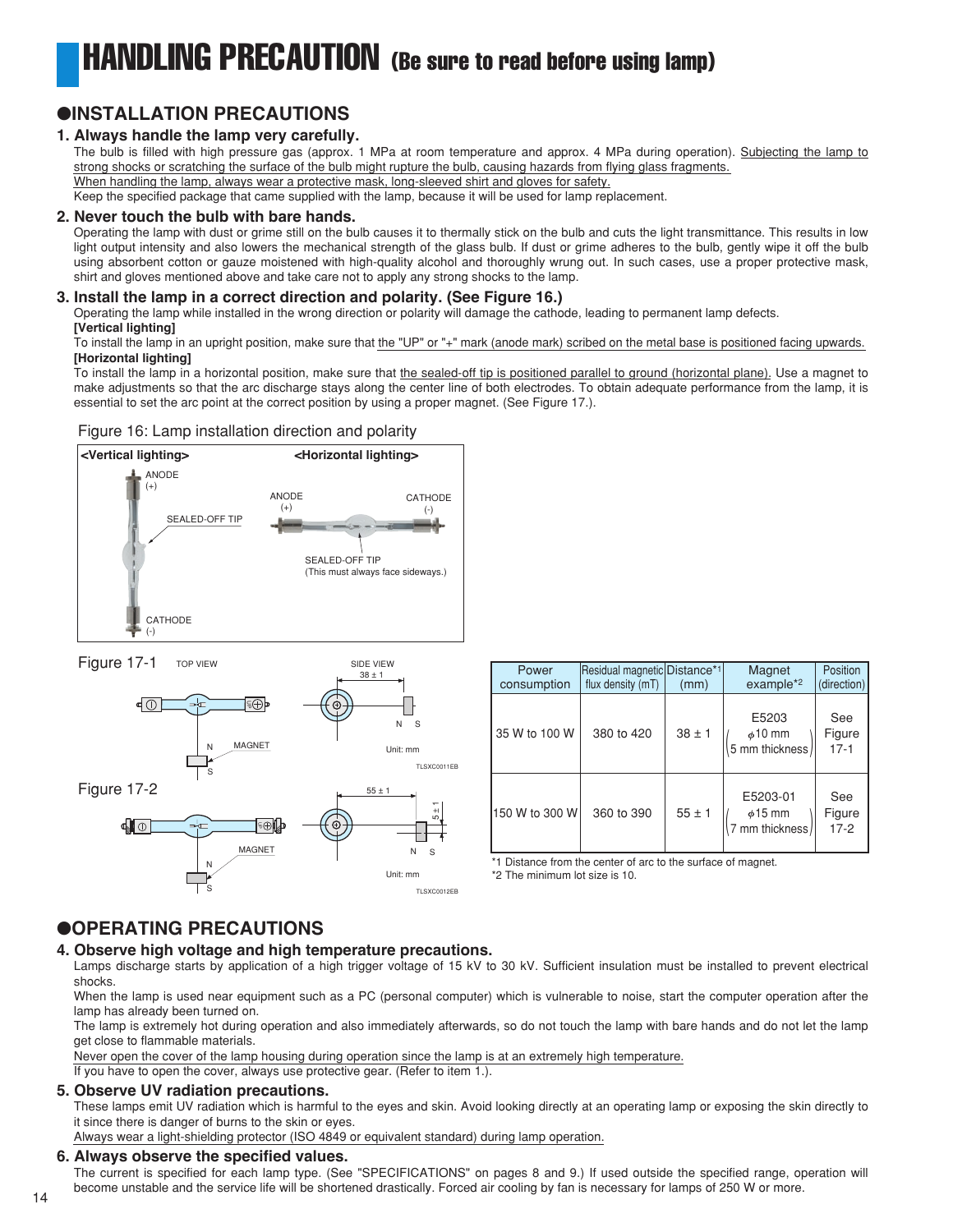**7. We recommend replacing the lamp by the guaranteed life. If using the lamp for longer than this period, replace it when the total operating time exceeds the average life plus 500 hours (plus 300 hours for 500 W super-quiet mercury-xenon lamps), or when the inner wall of the bulb becomes extremely dark.**

When the total operating time exceeds the average life plus 500 hours (plus 300 hours for 500 W mercury-xenon lamps), vaporization and spattering from the electrodes will adhere to the inner wall of the bulb, and speed up blackening of the bulb as well as disturbing heat dissipation. If this lamp is used continuously, the temperature (gas pressure) inside the lamp bulb increases abnormally, possibly causing the lamp to rupture or break.

### **8. Observe ozone precautions.**

As ozone is generated when the lamp is turned on, provide adequate ventilation.

### ●**PRECAUTIONS WHEN REMOVING**

### **9. Place the used lamp in the specified package that came supplied with the lamp.**

When removing a used lamp from the lamp housing, be sure to wait until the lamp cools to room temperature and wear a protective mask, long-sleeved shirt and gloves for safety.

High pressure gas remains inside a bulb even in a used lamp. Subjecting the lamp to strong shocks or scratching the surface of the bulb may cause the bulb to rupture, so handle the used lamp as carefully as you would a new lamp.

### **10. Disposal of lamps.**

Bulbs are filled with high pressure (approx. 1 MPa at room temperature) xenon gas (xenon gas and mercury in mercury-xenon lamps).

When disposing of the used lamp, take appropriate measures in compliance with applicable regulations regarding waste disposal and correctly dispose of it yourself, or entrust disposal to a licensed industrial waste disposal company.

In any case, be sure to comply with the regulations in your country, state, region or province to ensure the used lamp is disposed of legally and correctly.

### ●**BE SURE TO OBSERVE THE FOLLOWING PRECAUTIONS WHEN USING LAMPS**

### **A. The lamp housing must have a sturdy cover.**

The bulb is filled with high pressure gas (approx. 1 MPa at room temperature and approx. 4 MPa during operation). Lamp housings must have a sturdy cover (enclosure) to avoid possible breakage.

**B. Clamp the lamp only at one end of the lamp. Leave the other end unclamped.**  (See Figure 18.)

The bulb expands from heat during operation. So if both metal base electrodes of the lamp are clamped by holders made of a hard material or having a rigid, inflexible frame, the glass bulb may eventually rupture. Always clamp the lamp at one end to permit the lamp to absorb thermal expansion. Leave the other end of the lamp unclamped. When designing the lamp housing, also be sure to note the operating temperature at the metal bases of the lamp. (Refer to item F.).

### **C. Do not connect the starter output cable directly to the metal base of lamp.** Hamamatsu starter output cables are designed to connect to a cooling fin for lamp. Connecting the starter output cable directly to the metal base of lamp may lead to defects such as oxidation or discon-

nection. As the materials for lamp cooling fins and screws for securing them, use nickel or nickel alloys that are resistant to oxidation and have very low resistance. **D. Be careful to avoid damaging the starter output cable.**

- The starter output cable may be damaged and unusable in a short period of time if it comes in contact with high-temperature parts of lamp or is exposed directly to intense light from lamp.
- Figure 18 Be careful to avoid oxidation. (–) (+) ANODE **CATHODE** COOLING FIN COOLING FIN Clamp the lamp only at one end. Leave the other end unclamped.

#### **E. Use caution when focusing the light, so that the lamp operating temperature will not rise abnormally.** When focusing the light from the lamp with a mirror or other means, be sure not to focus it onto the bulb wall or electrodes. Doing so increases the lamp operating temperature excessively.

Always be careful with the lamp operating temperature when using a condenser mirror. (See Item F.).

### **F. Use caution to avoid excessive temperature rise during operation.** (See Figure 18.)

The lamp should be operated at less than 750 °C on the bulb surface and at less than 200 °C on the metal base surface. If the lamp operating temperature exceeds these upper limits, "oxidation of electrode leads" and "excessive wear on electrodes or consumption of enclosed gas" may occur, leading to a significant reduction in lamp life. In addition, the gas pressure inside the bulb may rise abnormally, possibly causing cracks or breakage in the glass portion around the leads. Allow for a safety margin for thermal heat emitted from the lamp housing and provide a structure or use materials that efficiently dissipate or conduct away heat. Do this, for example, by attaching a heatsink to

#### the anode metal base.

If the lamp holder makes poor contact with the metal base or contact resistance increases due to an oxidized contact piece, the lamp operating temperature will rise abnormally. Take sufficient precautions to avoid this.

Forced air cooling by fan is necessary for lamps of 250 W or more. The cooling fan must be designed to continue operation for 3 minutes to 5 minutes even after the lamp is turned off so that the fan will not stop during lamp operation.

### **G. Maintain adequate insulation to avoid trigger voltage leakage.**

Use high quality insulation materials and maintain sufficient insulation gaps since an extremely high trigger voltage of 20 kV to 30 kV is applied to the lamp for start-up. (An insulation gap of 1 cm will withstand only about 10 kV, though this also depends on relative humidity. We recommend an insulation gap of at least 3 cm.)

Use a power supply cable capable of withstanding high voltages more than 30 kV. To avoid electrical leakage from the cable surface, do not bundle it up during wiring. The power cable layout should be as short as possible, and should not be passed through a metal opening (or should not be in contact with a metal surface) of the chassis or enclosure.

If such a cable layout is not practical, use high-quality silicon insulating tube to cover the power cable, or install insulating material around the metal opening (or metal surface).